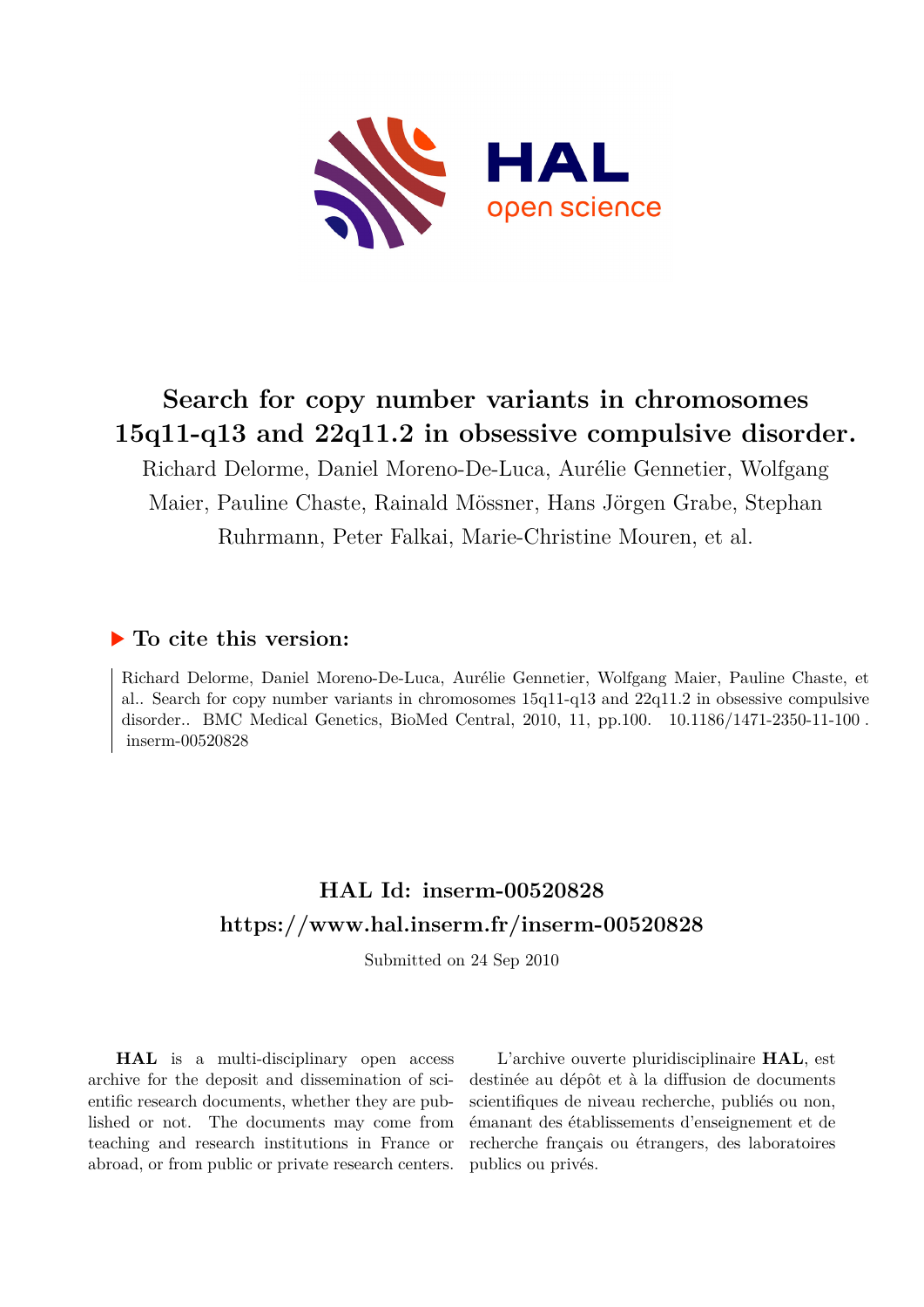# **RESEARCH ARTICLE Open Access**



# Search for copy number variants in chromosomes 15q11-q13 and 22q11.2 in obsessive compulsive disorder

Richard Delorme†1,2, Daniel Moreno-De-Luca†3,4,5, Aurélie Gennetier3,4,5, Wolfgang Maier6, Pauline Chaste1,2, Rainald Mössner<sup>6</sup>, Hans Jörgen Grabe<sup>7</sup>, Stephan Ruhrmann<sup>8</sup>, Peter Falkai<sup>9</sup>, Marie-Christine Mouren<sup>2</sup>, Marion Leboyer<sup>1,10,11</sup>, Michael Wagner<sup>6</sup> and Catalina Betancur<sup>\*3,4,5</sup>

# **Abstract**

**Background:** Obsessive-compulsive disorder (OCD) is a clinically and etiologically heterogeneous syndrome. The high frequency of obsessive-compulsive symptoms reported in subjects with the 22q11.2 deletion syndrome (DiGeorge/ velocardiofacial syndrome) or Prader-Willi syndrome (15q11-13 deletion of the paternally derived chromosome), suggests that gene dosage effects in these chromosomal regions could increase risk for OCD. Therefore, the aim of this study was to search for microrearrangements in these two regions in OCD patients.

**Methods:** We screened the 15q11-13 and 22q11.2 chromosomal regions for genomic imbalances in 236 patients with OCD using multiplex ligation-dependent probe amplification (MLPA).

**Results:** No deletions or duplications involving 15q11-13 or 22q11.2 were identified in our patients.

**Conclusions:** Our results suggest that deletions/duplications of chromosomes 15q11-13 and 22q11.2 are rare in OCD. Despite the negative findings in these two regions, the search for copy number variants in OCD using genome-wide array-based methods is a highly promising approach to identify genes of etiologic importance in the development of OCD.

# **Background**

Obsessive-compulsive disorder (OCD) is characterized by recurrent and intrusive thoughts and ritualistic behaviors or mental acts that a person feels compelled to perform. Although the etiology of OCD remains unknown, the results of twin studies, familial studies, and segregation analyses have provided compelling evidence that OCD has a strong genetic component [1]. However, OCD fails to follow Mendelian patterns of inheritance and is considered a complex genetic disorder. Several theoretically relevant functional candidate genes have been examined in OCD, but no susceptibility genes have yet been identified with certainty [1]. Like in other neuropsychiatric conditions, the difficulty in identifying the

responsible genes may be the consequence of the clinical and genetic heterogeneity of the disorder.

Chromosomal rearrangements have been reported in a small number of individuals with OCD [2-7]. Two microdeletion disorders, 22q11.2 deletion syndrome and Prader-Willi syndrome (PWS), due to deletion of chromosome 15q11-13, are frequently associated with obsessive-compulsive symptoms, suggesting that gene dosage effects at these two loci could contribute to the development of the obsessive-compulsive phenotype. 22q11.2 deletion syndrome, also known as DiGeorge or velocardiofacial syndrome, is a highly variable disorder caused by a microdeletion of chromosome 22q11.2, often occurring de novo (80%), with an estimated prevalence of 1/ 2000-6000 live births [8,9]. The majority of 22q11.2 deletions (87%) are  $\sim$ 3 Mb in size, whereas a small proportion (8%) involves smaller nested  $\sim$ 1.5 Mb deletions [10] (Figure 1). 22q11 deletion syndrome is characterized by cardiac malformations, immunodeficiency, dysmorphic

© 2010 Delorme et al; licensee BioMed Central Ltd. This is an Open Access article distributed under the terms of the Creative Commons **Bio Med Centra** Attribution License (http://creativecommons.org/licenses/by/2.0), which permits unrestricted use, distribution, and reproduction in any medium, provided the original work is properly cited.

<sup>\*</sup> Correspondence: catalina.betancur@inserm.fr

<sup>3</sup> INSERM, U952, Paris, France

<sup>†</sup> Contributed equally

Full list of author information is available at the end of the article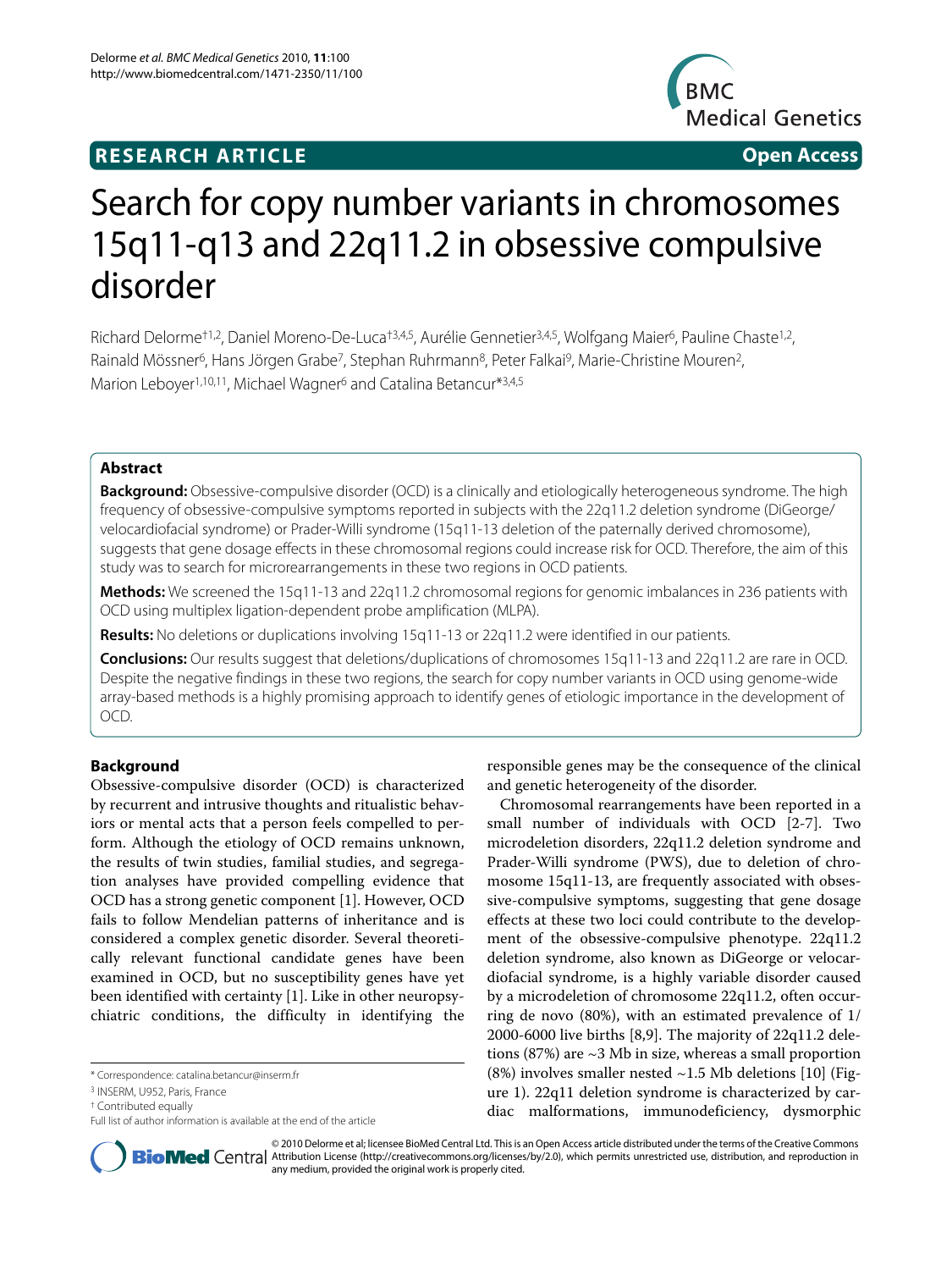

**Figure 1 22q11.21 and 15q11-q13 regions**. **A**. Schematic representation of chromosome 22q11.21 showing the genes in the region, the common recurrent deletions (red bars), and the segmental duplications that mediate the rearrangements (blue rectangles), termed low copy repeat (LCR) A to D. **B**. Schematic representation of the 15q11-q13 region deleted in Prader-Willi and Angelman syndromes. Paternally expressed genes are shown in yellow, maternally expressed genes in orange. Recurrent deletions are represented as red bars; the segmental duplications that mediate the rearrangements, termed breakpoint (BP) 1 to 3, are portrayed as blue rectangles.

features, and palate anomalies, associated with cognitive impairment. Comorbid psychophathologies are frequent, and include schizophrenia, attention deficithyperactivity disorder, autism spectrum disorders and OCD or obsessive-compulsive symptoms [11]. In particular, 33% (14/43) of 22q11.2 deletion subjects meet criteria for OCD and an even higher proportion report obsessivecompulsive symptoms (83%) [12], suggesting that the 22q11.2 locus harbors genes that could predispose to OCD. Other researchers have also noted increased rates of marked obsessive-compulsive symptoms and OCD

among patients with 22q11 deletion syndrome, with rates of OCD of 8% (2/25) [13], 10.7% (3/28) [14], and 14% (2/ 14) [15]. In contrast to the study by Gothelf and colleagues [12], the latter studies did not search systematically for OCD in their patients, which might explain the lower frequency. The *COMT* gene, coding for the enzyme catechol-O-methyltransferase, responsible for dopamine and norepinephrine inactivation, is one of the prominent candidate genes for susceptibility to mental disorders located in this interval, and is considered a major candidate gene in OCD [16].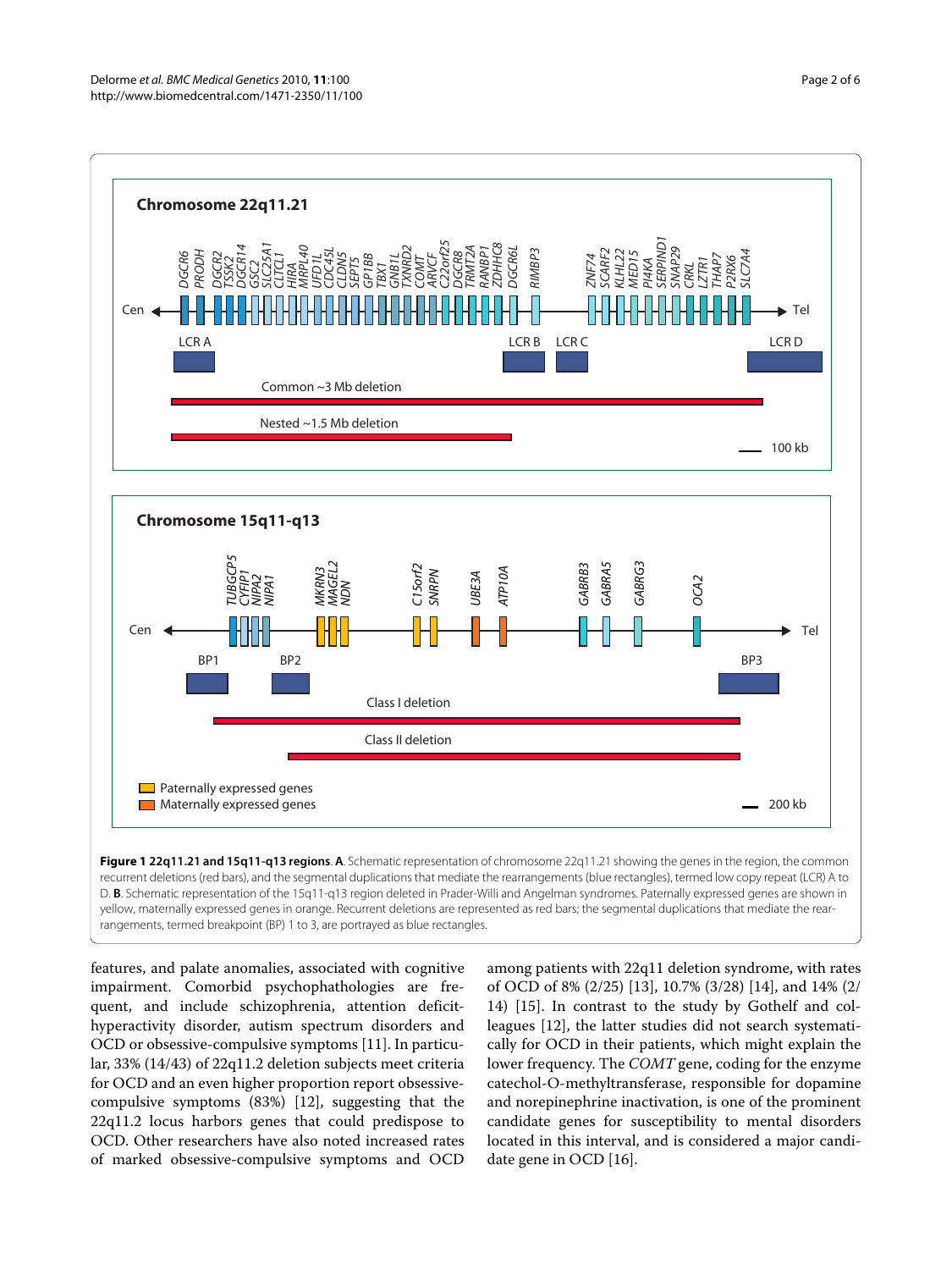PWS is the result of the loss of expression of several imprinted genes located in the 15q11-q13 region, which are normally expressed on the paternally derived chromosome [17] (Figure 1). In 70% of PWS patients, a paternal 15q11-q13 deletion is found. The remaining have a uniparental maternal disomy 15 ( $\sim$ 25%) or an imprinting defect (~5%). This neurodevelopmental disorder has an estimated prevalence of 1/10000 live births and is characterized by infantile hypotonia, neonatal feeding difficulties, hypogonadism, hyperphagia (leading to obesity in early childhood) and cognitive deficits. Many studies have also reported a range of obsessive-compulsive and ritualistic behaviors not related to food in about 50% of PWS patients, including skin picking, hoarding, concerns with symmetry, exactness, ordering and arranging, need to tell or ask, and insistence on routines [18-21]. Thus, paternally expressed genes within the PWS critical region (e.g., *MKRN3*, *MAGEL2*, *NDN*, and *SNRPN-SNURF*) could represent risk factors for OCD.

The aim of our study was to search in a sample of OCD patients for the presence of 15q11-13 or 22q11.2 microrearrangements using multiplex ligation-dependent probe amplification (MLPA). This is the first study to systematically screen these two copy number variants (CNVs) in OCD patients. MLPA has the ability to analyze up to 50 targets in a single reaction and to detect both deletions and duplications. The efficacy of MLPA in detecting 15q11-q13 and 22q11.2 microrearrangements has been previously established [22,23]. We thus applied MLPA to screen our dataset for 15q11-q13 and 22q11.2 deletions/ duplications.

# **Methods**

# **Subjects**

The study included 236 probands seeking treatment at university-based OCD clinics in Paris and in Germany (Table 1). Patients had to meet DSM-IV criteria for full OCD [24], had to have OCD as their main disorder, and had to be of European descent to be included in the study. Patients with clear dysmorphic features or severe mental retardation were excluded from the study. However, no

neuropsychological tests were performed to determine the intellectual quotient of patients enrolled in the study. Lifetime psychiatric evaluation was carried out during a direct interview by trained psychiatrists using either the French or German version of the Diagnostic Interview for Genetic Studies (DIGS) [25] for patients over 17 years of age, or the Kiddie Schedule for Affective Disorders and Schizophrenia - Epidemiologic version (K-SADS-E) [26] for probands under 17 years of age. Among the French probands, 31% (22/71) had a history of chronic tic disorders (including chronic motor or vocal tics and Tourette syndrome), 23% (16/71) had a family history of OCD and 11% (8/71) had a family history of chronic tic disorders. No equivalent data was available for the German subjects. The local Research Ethics Boards approved the study protocol. Written informed consent was obtained from all participating subjects. If the proband was under 18 years old, the proband's consent and written parental consent were obtained.

# **MLPA**

Genomic DNA was extracted from peripheral blood leukocytes or lymphoblastoid cell lines using the NucleoSpin Blood L kit (Macherey-Nagel, Duren, Germany). MLPA was performed using the P064 MR1 (mental retardation 1) and P250 DiGeorge kits (MRC-Holland, Amsterdam, The Netherlands). The P064 MR1 kit detects copy number changes both at the 15q and 22q loci, and includes 5 probes specific for sequences in or near the 15q11.2 Prader-Willi syndrome/Angelman syndrome critical region (one probe in the *MKRN3*, *NDN*, and *GABRB3*, and two in *UBE3A*) and 6 probes in the 22q11.21 DiGeorge region (in chromosomal order: *CLTCL1, CDC45L, CLDN5, ARVCF, KLHL22, SNAP29*). Information regarding the probe sequences and ligation sites can be obtained at [http://www.mlpa.com.](http://www.mlpa.com) The P064 kit also screens for other mental retardation syndromes: Smith-Magenis syndrome (17p11.2), Williams syndrome (7q11.23), 1p deletion syndrome (1p36), Sotos syndrome (5q35.3), Miller-Dieker syndrome (17p13.3), Alagille syndrome (20p12.2), and Saethre-Chotzen syndrome (7p21).

#### **Table 1: Clinical and demographic characteristics of OCD probands**

|                                 | French probands $(n = 71)$ | German probands ( $n = 165$ ) | All $(n = 236)$ |
|---------------------------------|----------------------------|-------------------------------|-----------------|
| Male/female                     | 44/27                      | 79/86                         | 123/113         |
| Age at interview (yrs)          | $22.2 \pm 14.3$            | $36.4 \pm 12.9$               | $31.7 \pm 15.0$ |
| Age at onset of OCD (yrs)       | $12.7 \pm 8.8$             | $19.3 \pm 10.8$               | $17.3 \pm 10.6$ |
| Y-BOCS total score <sup>a</sup> | $28.3 \pm 5.4$             | $17.2 \pm 9.5$                | $17.9 \pm 9.1$  |

a Y-BOCS, Yale-Brown Obsessive Compulsive Scale. Values are expressed as mean ± SD.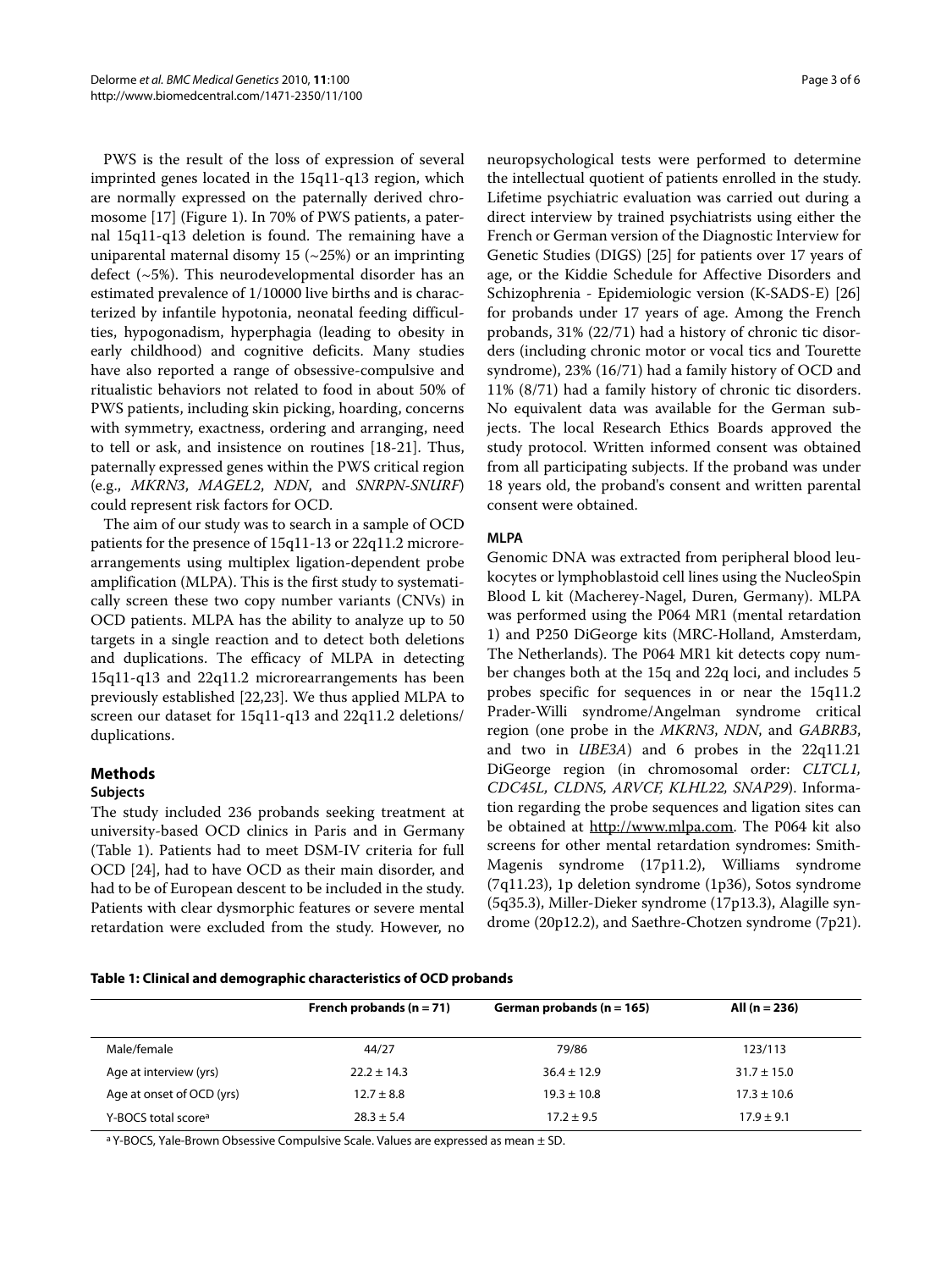All patients (n = 236) were screened with the P064 MLPA kit; in addition, 126 patients were also screened with the P250 DiGeorge kit, which contains 14 different probes in the 22q11.2 region.

Fifty nanograms of DNA were used in the MLPA protocol. Experiments were performed according to the manufacturer's instructions but the volume of all kit reagents was decreased by 20%. Reactions were performed on a GeneAmp PCR System 9700 (Applied Biosystems, Foster City, CA, USA). PCR products were analyzed by capillary electrophoresis on an ABI Prism 3730 Genetic Analyzer (Applied Biosystems). The resultant traces were analyzed using the software GeneMarker 1.70 (SoftGenetics, State College, PA, USA). After population normalization, the peak height from each sample was compared to a synthetic control, which represents the median of all normal samples in each experiment. Peak heights below 0.75 were considered as deletions and values above 1.3 as duplications. Cases with apparent deletions or duplications were confirmed with quantitative PCR. Apparent deletions of a single probe were sequenced to rule out single-base changes within the probe-binding region. Analysis of positive controls (with confirmed 15q11-13 and 22q11.2 deletions and duplications) under the same experimental conditions ensured the reliable detection of copy number gains and loses.

# **Results**

DNA from 236 unrelated individuals with OCD was screened for 15q11-13 and 22q11.2 microrearrangements by MLPA. No deletions or duplications were identified in any sample in these two loci. Furthermore, no gene dosage abnormalities were detected in the other chromosomal regions screened with the MLPA P064 MR1 kit.

# **Discussion**

Chromosomal rearrangements reported in individuals with OCD suggest that gene dosage effects could contribute to the determinism of the disorder. To our knowledge, this is the first study to systematically explore CNVs in OCD. As a preliminary study, we screened a sample of OCD patients for CNVs in the 15q11-13 and the 22q11.2 chromosomal regions. These two regions were chosen because patients with 22q11.2 deletion syndrome or PWS have an elevated incidence of obsessive-compulsive symptoms [12,18,20]. We did not detect any microrearrangement in these regions in our sample. If present, the prevalence of these chromosomal anomalies in OCD would be rare, i.e. under  $2 \times 10^{-3}$  (<1/472 chromosomes screened). MLPA is a highly reliable method to detect microrearrangements in the 15q11-q13 and 22q11.2 regions, and has been used with success by our group and others to screen subjects with autism spectrum disorders and mental retardation [22,23,27-29]. Thus, the negative findings in the present OCD sample cannot be ascribed to lack of sensitivity of the method to detect copy number abnormalities.

Despite their heterogeneity, the main clinical characteristics of patients with PWS or 22q11.2 deletion syndrome are relatively well recognized by psychiatrists. The non inclusion of patients with clear dysmorphic features in our study could explain at least in part why we were unable to detect any subjects with such deletions. However, patients with atypical or minimal phenotype (i.e., patients without the congenital heart defects, palate anomalies and distinctive facial features of the 22q11 deletion syndrome or without the characteristic obesity of PWS), would not have been recognized by the psychiatrists and in principle could have been included in the OCD sample. The fact that patients with significant mental retardation were absent from our sample also contributes to explain why we did not identify any subjects with 15q11-q13 or 22q11 microdeletions. Indeed, recent findings have shown that pathogenic CNVs are more frequent among individuals with moderate to severe intellectual disability [30].

Our results also failed to identify any duplication of the 15q11-q13 or 22q11.2 regions. Maternally-derived duplications of chromosome 15q11-q13, involving the region deleted in PWS and Angelman syndrome, confer a high risk of autism spectrum disorder or autistic features, whereas paternal inheritance usually leads to a normal phenotype or mild developmental delay [31,32]. Recent technical progresses have lead to the identification of new chromosomal microrearrangements, including the reciprocal duplications of 22q11.2 deletions [33,34]. 22q11.2 microduplications are characterized by highly variable and subtle phenotypes. The majority of individuals have cognitive deficits including speech delay and developmental delay [33,35]. In addition, 22q11.2 microduplications can be inherited from relatives with no distinctly recognizable phenotype, suggesting reduced penetrance [36]. OCD or obsessive-compulsive symptoms have not been reported in individuals with the 15q11-q13 duplication syndrome or the 22q11.2 duplication syndrome, but given the recent identification of the latter syndrome and the limited number of patients described [33-35,37], further studies are needed.

Several limitations of this study should be taken into account when interpreting its results. It is likely that there is a selection bias in the sample of patients studied. Both in France and in Germany, patients were recruited at OCD outpatient clinics, where individuals with severe developmental disabilities and associated medical conditions are unlikely to come, thus decreasing the possibility of detecting pathogenic CNVs [30]. Second, because the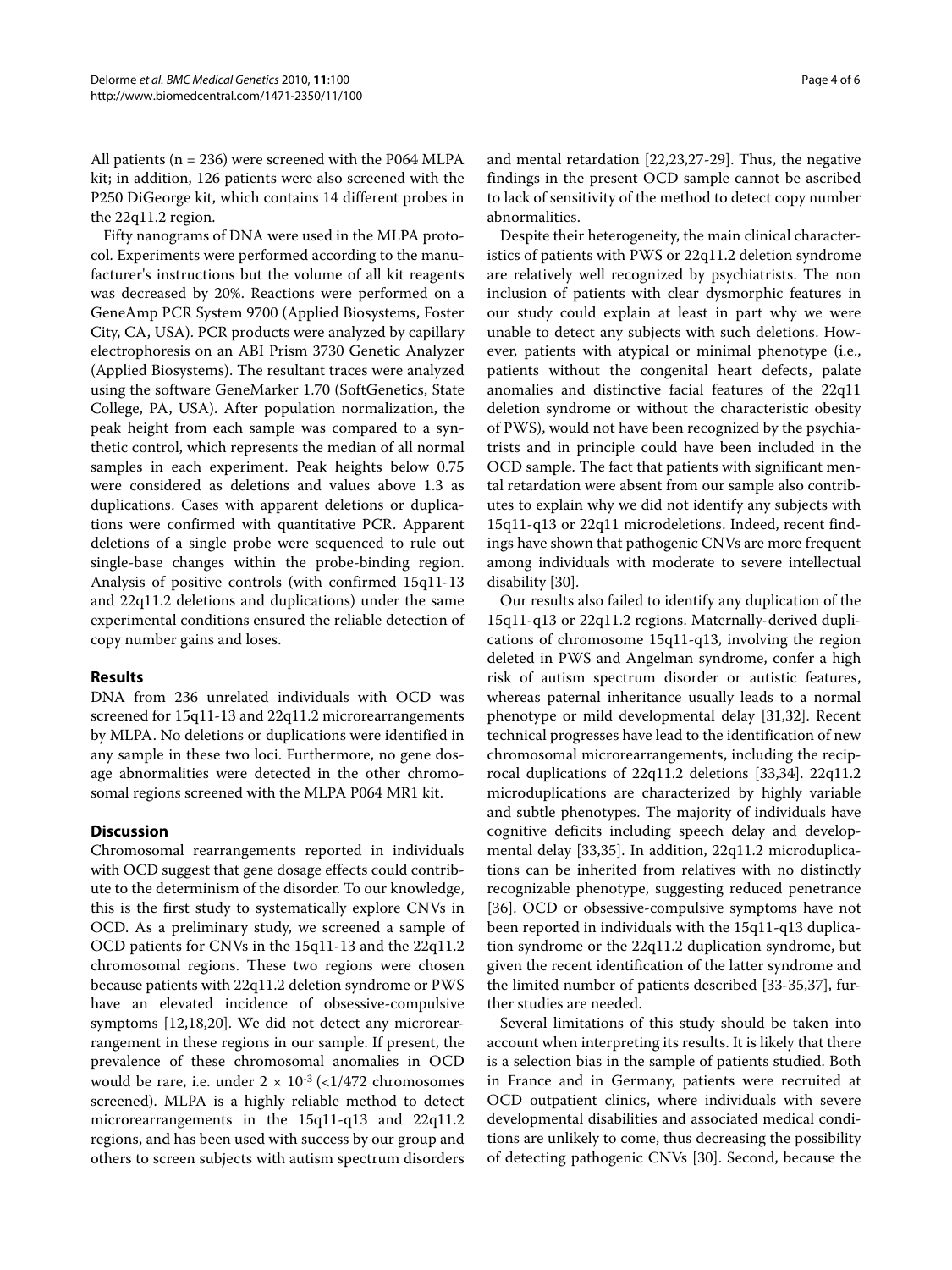purpose of our study was to detect the large deletions that are typically observed in Prader-Willi and DiGeorge syndromes, we did not screen for small deletions in the 15q11-q13 and 22q11 regions (none of which has been shown to be pathogenic) or for intragenic deletions. An additional limitation of our study is the relatively limited size of our sample. As pathogenic CNVs are rare events, type II errors could explain our inability to detect any rearrangement in the 15q11-q13 and 22q11 regions.

### **Conclusions**

In conclusion, although our study did not identify 15q11 q13 and 22q11 microdeletions in patients with OCD, further search of CNVs in OCD is warranted using genomewide approaches in large samples. The recently created OCD International Genetics Consortium will perform such studies with a sufficiently large number of individuals, by pooling DNA from different sites [1,38]. Recent whole genome association studies and CNV analyses using microarray technologies in other neurodevelopmental disorders such as autism and schizophrenia suggest that CNVs are more promising to identify regions of the genome with high probability of harboring candidate genes, than the results of the association study itself [39- 42]. The identification of multiple, individually rare structural genomic variants throughout the genome playing a causal role or significantly increasing the risk in neuropsychiatric disorders has resulted in a shift from the 'common disease-common variant' perspective to the 'multiple rare variants' perspective in the conceptualization of these disorders. Similar advances are expected in OCD with the use of genome-wide approaches to identify CNVs conferring an increased risk for the disorder.

#### **Competing interests**

The authors declare that they have no competing interests.

#### **Authors' contributions**

RD was responsible for the ascertainment of the patients from France, was involved in the coordination of the study and drafted the manuscript. DMD was involved in the molecular genetic studies and data analysis and helped to write the manuscript. AG carried out the MLPA experiments and participated in the analysis. WM, RM, HJG, SR, PF and MW recruited the German subjects. PC was involved in the evaluation of the French patients. MCM, ML and MW supervised the clinical evaluation of patients. CB conceived the study and coordinated it, supervised the molecular studies and was responsible for writing the manuscript. All authors read and approved the final manuscript.

#### **Acknowledgements**

We are grateful to the patients and their families who made this research possible. We thank the Centre d'Investigations Cliniques of the Robert Debré hospital (Prof. Jacz-Aigrain) and the cell bank of the Cochin hospital (Prof. Delpech) for their technical assistance in the blood sampling and cell line immortalization of the French families. Drs. F. Rampacher, S. Schulze-Rauschenbach, S. Ettelt, K. Meyer, S. Kraft, C. Reck, A. Vogeley are acknowledged for the clinical assessment of the German patients, and V. Guttenthaler and C. Hanses for expert technical assistance provided to the German research group. This research was supported by INSERM, Fondation de France, FondaMental Foundation, and the German Research Foundation (DFG).

#### **Author Details**

1INSERM, U955, Institut Mondor de Recherche Biomédicale, Psychiatric Genetics, Créteil, France, 2AP-HP, Hôpital Robert Debré, Department of Child and Adolescent Psychiatry, Paris, France, <sup>3</sup>INSERM, U952, Paris, France, <sup>4</sup>CNRS, UMR 7224, Paris, France, 5UPMC Univ Paris 06, Paris, France, 6Department of Psychiatry and Psychotherapy, University of Bonn, Bonn, Germany, 7Department of Psychiatry and Psychotherapy, University of Greifswald, Stralsund, Germany, 8Department of Psychiatry and Psychotherapy, University of Cologne, Cologne, Germany, 9Department of Psychiatry and Psychotherapy, University of Göttingen, Göttingen, Germany, 10AP-HP, Henri Mondor-Albert Chenevier Hospital, Department of Psychiatry, Créteil, France and 11Université Paris 12, Faculty of Medicine, Créteil, France

#### Received: 10 November 2009 Accepted: 21 June 2010 Published: 21 June 2010

#### **References**

- Pauls DL: The genetics of obsessive compulsive disorder: a review of the evidence**.** Am J Med Genet C Semin Med Genet 2008, 148:133-139.
- 2. Boghosian-Sell L, Comings DE, Overhauser J: Tourette syndrome in a pedigree with a 7;18 translocation: identification of a YAC spanning the translocation breakpoint at 18q22.3**.** Am J Hum Genet 1996, 59:999-1005.
- 3. Devor EJ, Magee HJ: Multiple childhood behavioral disorders (Tourette syndrome, multiple tics, ADD and OCD) presenting in a family with a balanced chromosome translocation (t1;8)(q21.1;q22.1)**.** Psychiatr Genet 1999, 9:149-151.
- Santos CB, Discepoli G, Pigliapoco F, Boy R, Pimentel MM: De novo balanced translocation (2;10)(q24;q22) associated with mental retardation**.** Ann Genet 2003, 46:471-473.
- 5. Verkerk AJ, Mathews CA, Joosse M, Eussen BH, Heutink P, Oostra BA: CNTNAP2 is disrupted in a family with Gilles de la Tourette syndrome and obsessive compulsive disorder**.** Genomics 2003, 82:1-9.
- 6. Cuker A, State MW, King RA, Davis N, Ward DC: Candidate locus for Gilles de la Tourette syndrome/obsessive compulsive disorder/chronic tic disorder at 18q22**[.](http://www.ncbi.nlm.nih.gov/entrez/query.fcgi?cmd=Retrieve&db=PubMed&dopt=Abstract&list_uids=15368493)** Am J Med Genet A 2004, 130A:37-39.
- 7. State MW, Greally JM, Cuker A, Bowers PN, Henegariu O, Morgan TM, Gunel M, DiLuna M, King RA, Nelson C, et al.: Epigenetic abnormalities associated with a chromosome 18(q21-q22) inversion and a Gilles de la Tourette syndrome phenotype**.** Proc Natl Acad Sci USA 2003, 100:4684-4689.
- 8. Botto LD, May K, Fernhoff PM, Correa A, Coleman K, Rasmussen SA, Merritt RK, O'Leary LA, Wong LY, Elixson EM, et al.: A population-based study of the 22q11.2 deletion: phenotype, incidence, and contribution to major birth defects in the population**.** Pediatrics 2003, 112:101-107.
- 9. Oskarsdottir S, Vujic M, Fasth A: Incidence and prevalence of the 22q11 deletion syndrome: a population-based study in Western Sweden**.** Arch Dis Child 2004, 89:148-151.
- 10. Kobrynski LJ, Sullivan KE: Velocardiofacial syndrome, DiGeorge syndrome: the chromosome 22q11.2 deletion syndromes**.** Lancet 2007, 370:1443-1452.
- 11. Gothelf D, Schaer M, Eliez S: Genes, brain development and psychiatric phenotypes in velo-cardio-facial syndrome**.** Dev Disabil Res Rev 2008, 14:59-68.
- 12. Gothelf D, Presburger G, Zohar AH, Burg M, Nahmani A, Frydman M, Shohat M, Inbar D, Aviram-Goldring A, Yeshaya J, et al.: Obsessivecompulsive disorder in patients with velocardiofacial (22q11 deletion) syndrome**.** Am J Med Genet B Neuropsychiatr Genet 2004, 126B:99-105.
- 13. Papolos DF, Faedda GL, Veit S, Goldberg R, Morrow B, Kucherlapati R, Shprintzen RJ: Bipolar spectrum disorders in patients diagnosed with velo-cardio-facial syndrome: does a hemizygous deletion of chromosome22q11 result in bipolar affective disorder? Am J Psychiatry 1996, 153:1541-1547.
- 14. Feinstein C, Eliez S, Blasey C, Reiss AL: Psychiatric disorders and behavioral problems in children with velocardiofacial syndrome: usefulness as phenotypic indicators of schizophrenia risk**.** Biol Psychiatry 2002, 51:312-318.
- 15. Pulver AE, Nestadt G, Goldberg R, Shprintzen RJ, Lamacz M, Wolyniec PS, Morrow B, Karayiorgou M, Antonarakis SE, Housman D, et al.: Psychotic illness in patients diagnosed with velo-cardio-facial syndrome and their relatives**.** J Nerv Ment Dis 1994, 182:476-478.